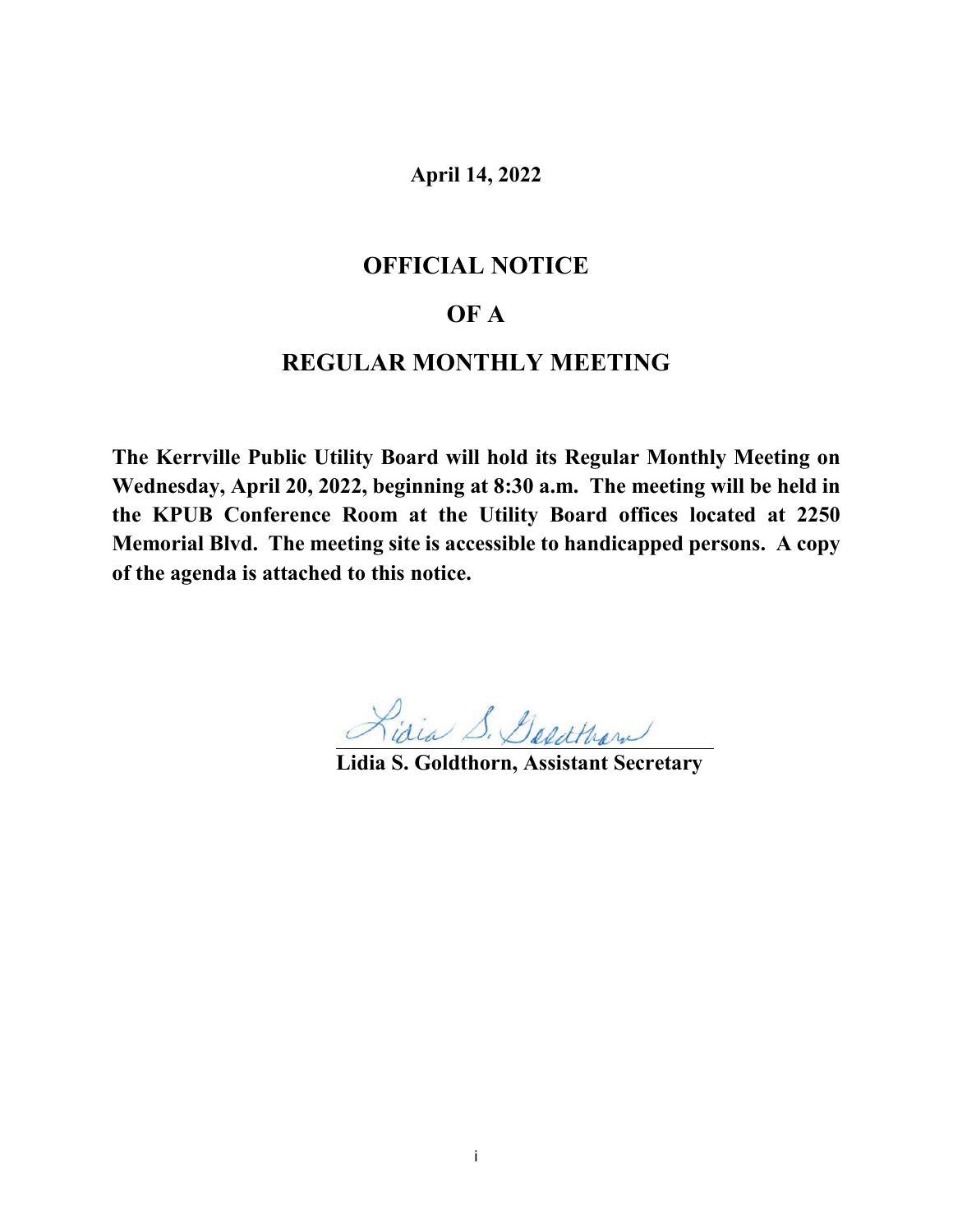## **AGENDA KERRVILLE PUBLIC UTILITY BOARD REGULAR MONTHLY MEETING WEDNESDAY, APRIL 20, 2022, 8:30 A.M. KPUB CONFERENCE ROOM KERRVILLE PUBLIC UTILITY BOARD OFFICES 2250 MEMORIAL BLVD. KERRVILLE, TEXAS**

### **KPUB MEETING PROCEDURES, BOARD OF TRUSTEES AND STAFF SAFETY MEASURES, AND CITIZEN PARTICIPATION GUIDELINES**

*Due to the recent increase of Coronavirus positive cases in Kerr County, standard safety protocols will be observed by the Kerrville Public Utility Board, KPUB staff, and citizens/visitors attending the meeting. Masks are voluntary and highly encouraged. Six-foot distance seating will be observed and visitor seating will be designated.*

### **1. CALL TO ORDER**

#### **2. PLEDGE OF ALLEGIANCE**

#### **3. CITIZEN/CONSUMER OPEN FORUM:**

Members of the public may address the Board. Prior to speaking, each speaker must sign in with their name, address and the topic to be addressed. The Board may not discuss or take any action on an item not on the agenda but may place the issue on a future agenda. The number of speakers will be limited to the first ten speakers and each speaker is limited to four minutes.

#### **4. ANNOUNCEMENTS OF COMMUNITY INTEREST:**

Announcements of community interest, including expressions of thanks, congratulations, or condolences; information regarding holiday schedules; honorary recognition of KPUB officials, employees; reminders about upcoming events sponsored by KPUB. No action taken.

*\*Please note: The May Regular Monthly Board Meeting is tentatively scheduled for Wednesday, May 18, 2022 at 8:30 a.m.*

### **5. COMMENDATION OF OUTGOING TRUSTEE, MR. PHILIP STACY:**

#### **6. AWARDING OF KPUB SCHOLARSHIPS FOR 2022-2023 SCHOOL YEAR – ALLISON BUECHÉ, DIRECTOR OF CUSTOMER & COMMUNITY RELATIONS:** …………………. 1